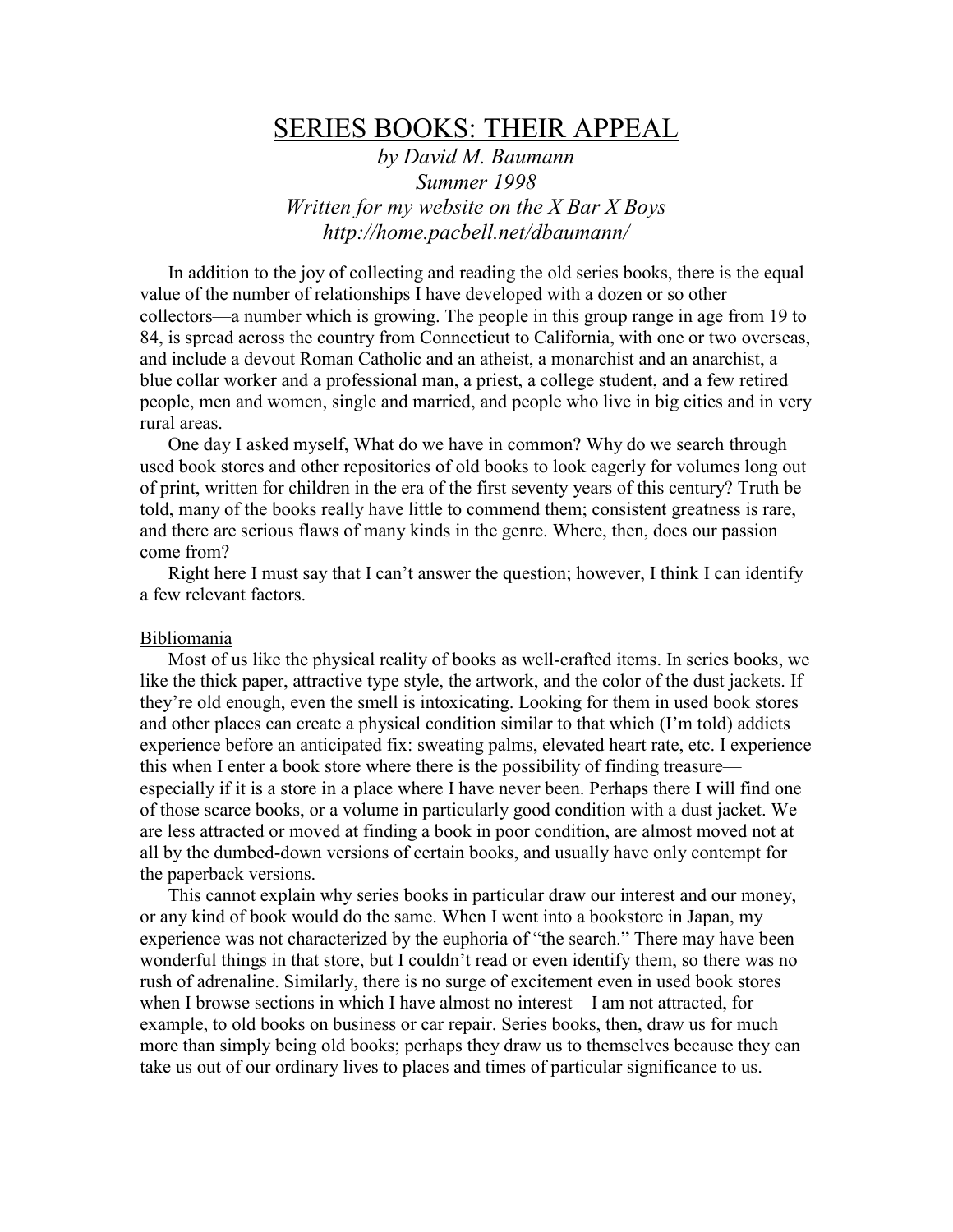#### Journey to the Past

 When we consider the past into which series books can take us, there are two categories to keep in mind: general history and one's personal past. Series books present us with a slice of Americana as generous as a slice of one of Aunt Gertrude's pies. These are not textbooks of history lessons; they are windows opened by a time machine. Looking through the window is not work or study; it is an adventure.

 It is not significant that the slice of history is an idealized one; idealized it may be, but it is an idealized slice of a real period—that is, the idealization is itself a real part of the past into which we may enter vicariously. We may enter an age in which Frank and Joe can enjoy a lunch and two desserts, and pay with a two-dollar bill (*What Happened At* Midnight, p. 138). Ken Holt and Sandy Allen cannot get out of the place where they are held captive by using a cellular telephone, and Rick Brant is not a computer genius. The young people can go camping without having to take out numerous permits and pay exorbitant fees to government officials. Official bureaucracy is barely mentioned. The constabulary is presented as either a company of inept buffoons (as in the early Hardys) or as providing desperately-needed and eagerly-welcomed assistance (as in Ken Holt). It is a simpler, purer, slower age, and the idealism is like putting a polish on real silver.

 In addition to enjoying the Americana, the reader of these books also can enter his or her own personal past, when the books were first bought or borrowed, and read. Rocco Musemeche at age 84 dearly loves the books of his childhood: the Rover Boys, books by Leo Edwards and Percy Keese Fitzhugh, and others. I, who was a child in the 1950s, remember the original text Hardy Boys; the early Tom Swift, Juniors; the Rick Brants; and the Tom Corbetts. These books are reminiscent to us of real times which we personally experienced; collecting them is a way of reclaiming those days and bringing them into our present. And collecting books of that era which we did not know at the time even makes it possible for us retroactively to extend the borders of our childhood. We can have shelves full of time machines which we can use at will to enter another world which, at the same time, is our world.

### Ordinariness Leads to Extraordinariness

 In addition to the adventures, the nostalgia, the wholesomeness of the stories, there is compelling attraction to the ordinary pleasures of life of another era. When some of the stories were updated to attract a modern audience, it was almost always this aspect of the story that was omitted. Today's offerings are severely deficient, for they have little place for simple fun and emphasize action and fast-paced excitement over atmosphere and setting. Some of the best times in the old series book world are when nothing momentous is happening. This is what adds real flavor to the stories. We are pleased and entertained and moved when, at the end of *The Tower Treasure*, the menu of the celebratory feast is laid out for us, and the iced-over bay is stirringly, poetically described in the opening pages of The Mystery of Cabin Island. The preparation of meals and the picnics in the Hardy Boys make us invisible participants not just in their adventures but in their lives.

 It is the same when the reader imagines the warm water of Chesapeake Bay closing over him as Rick and Scotty dive in Rick Brant's *The Flying Stingaree*, the kerosene lanterns in Capwell Wyckoff's *The Mystery of Gaither Cove*, or how the boys fix up the old landlocked shipwreck in Tom Slade At Temple Camp. It is the ordinariness of the characters' lives that makes the books about them a source of extraordinary pleasure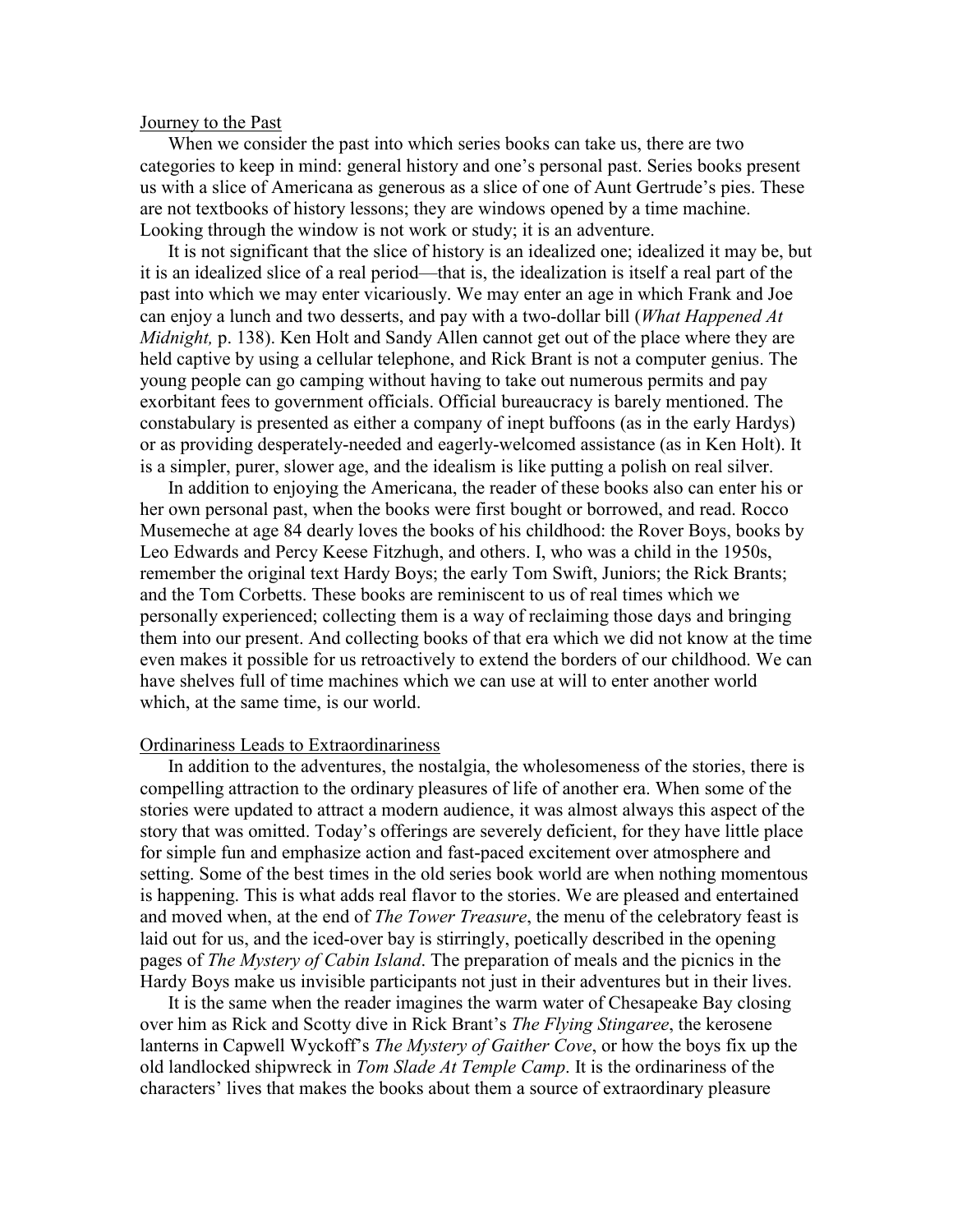today. In the best series books, there is a delight in everything ordinary, which makes the adventure, the mystery-to-be-solved, the puzzle-to-be-unraveled so enjoyable.

## Real Quality

 Apart from emotional or sentimental attachment, there are probably three categories by which a series book can be judged: writing, plot, and artwork (which would include internal illustrations, frontispieces, and covers). It must be admitted that many series books, and some entire series, are severely deficient in one or more of these categories. There are many examples of poor writing, abominable plotting, and bad artwork. Yet I have found that rarely do the series book aficionados agree on which is which. Agreement is much more obtainable on what is good. Almost everyone acknowledges the consistent excellence in the Ken Holt and Rick Brant series. Other than that, frequently what one person disparages another will love.

 But even in the books and series which usually fall to the mediocre level or below, there are elements of greatness. Sometimes a dismal plot will feature passages of surpassing beauty. Excellent, atmospheric artwork may adorn the cover of a poorlywritten adventure.

 All of these features can be evocative of many things beyond the artwork, writing, or plot. Even if a portion of a story is an unillustrated, poorly written passage in a forgettable plot, sometimes the image or event itself stands out with signal clarity. Times of classic boyhood play which contributed little or nothing to the plot but much to the atmosphere of the early Hardy Boys, take us back to the late 1920s and early 1930s; the "can-do" attitude of Rick Brant and Tom Swift, Jr. are clearly the products of the 1950s. These essential but almost undefinable elements of series books are independent of plot, writing, or artwork.

 And nearly each series includes books and moments of notable quality, almost painfully joyful to read in their presentation. Among these would be the winter scenes of the Hardy Boys' The Mystery of Cabin Island, the severely cold wind of the city canyons in Ken Holt's The Mystery of the Grinning Tiger, the sparkling South Pacific in Rick Brant's The Phantom Shark, pristine Alaska in Don Sturdy Lost in Glacier Bay, the desiccated red sand in Tom Corbett's *Stand By For Mars!*, the coolness of the air inside the cave in contrast to the fierce dry heat of the southwest desert in Troy Nesbit's *The* Diamond Cave Mystery, the clinging fog on the rocky coast of Maine in Hal Keen's The Clue at Skeleton Rocks, the dry and clear vistas of Tom Quest's The Secret of Thunder *Mountain, the grandeur of The X Bar X Boys Lost in the Rockies, rowing across an* Atlantic bay at midnight in Capwell Wyckoff's *The Sea Runners' Cache*, young Roger Baxter and his younger brother painting a porch in Stranger in the Inlet, Dig Allen moving through passages illuminated by fireflies in the city of the Kohoolies in Trappers of Venus, and Tom Swift and Bud Barclay's exploration of the bottom of the sea in Tom Swift and His Jetmarine.

 In addition to the piercingly beautiful word-crafting in these volumes, there are the values which are taught in the stories as the characters address the challenges which confront them. Through the stories we see many powerful values held up as sterling examples for the formation of youth, such as loyalty to friends, self-reliance, a love of adventure, passion for justice, courage, humor, honesty, respect for others (frequently, but sadly not consistently, including people of other cultures, races, and economic level),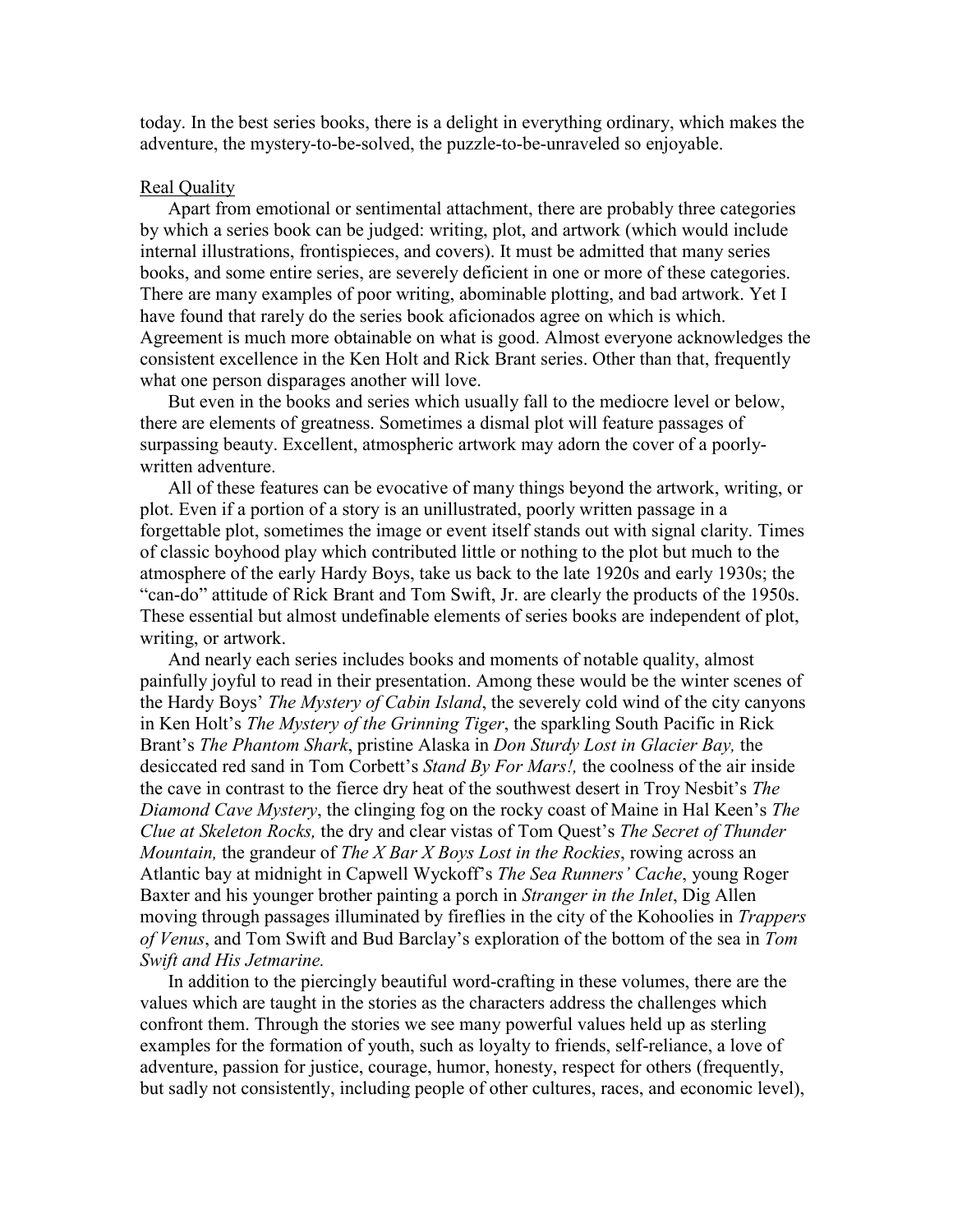ingenuity, love of nature, the necessity of cooperation, and other values of universal appeal and approval.

## Connecting With Others

 Thomas Merton, writing in 1948 about the work his grandfather was doing as a prominent employee for Grosset & Dunlap in 1923, said, "Pop worked for Grosset and Dunlap, publishers who specialized in cheap reprints of popular novels, and in children's books of an adventurous cast. They were the ones who gave the world Tom Swift and all his electrical contrivances, together with the Rover Boys and Jerry Todd and all the rest. And there were several big showrooms full of these books, where I could go and curl up in a leather armchair and read all day without being disturbed until Pop came along to take me down to Childs and eat chicken à la king" (Thomas Merton, The Seven Storey Mountain, 1948). Reading this account puts most collectors into a transport, imagining the summer this eight-year old boy spent in what most (including the employees at Grosset & Dunlap) would have viewed as merely a place of business, but which we now understand to have been the beginning of an era which would change our lives.

 Another collector is someone who understands this passion. When I first started collecting, my wife looked upon me with amusement, then with amazement, and now with alarm. (I don't know what is coming next.) But other collectors know what it is about. Those who collect series books these days, at least many of them, find in each other a connection through their commitment to the hobby. Over the past couple of years I have met (in person, by telephone, or through the postal mail or e-mail) a number of other collectors. With rare exception they are a wonderful bunch of people, helping one another with kindness and generosity.

 As noted above, we are a diverse lot—people of various backgrounds, widely different in political affiliation and interest, educational level, profession, economic resources, religious convictions, and across the spectrum of age. In most cases, these matters are only incidental to our passion for series books, and only arise in the course of communication about them. Friendships arise and grow which almost certainly would not have been made otherwise, and would not exist without this common interest.

 Additionally, we are interested in learning about the people who made the series books possible: the authors and artists, and to a lesser degree, the publishers and others involved in the books' production. When the authors and artists are still alive, we want to know about them, hear from them, and thank them. These contacts extend widely our appreciation for series books.

#### Other Matters

 Could these things have happened with something other than series books? Of course, and frequently do. There are groups organized around the Civil War, the Titanic, and rock groups. But for us, it is series books. Which leaves us with the original question: Why? Why *these* books? What is the bug that has bitten us?

 There is a certain emotional intensity to the hobby, which may be why there is the occasional dust-up in the field, and why so many are justly offended and angered whenever someone tries to gouge someone else by offering a book at a ridiculouslyinflated price, seeking a windfall profit from someone else's naiveté or desperation. It is almost like someone's selling a piece of your own childhood.